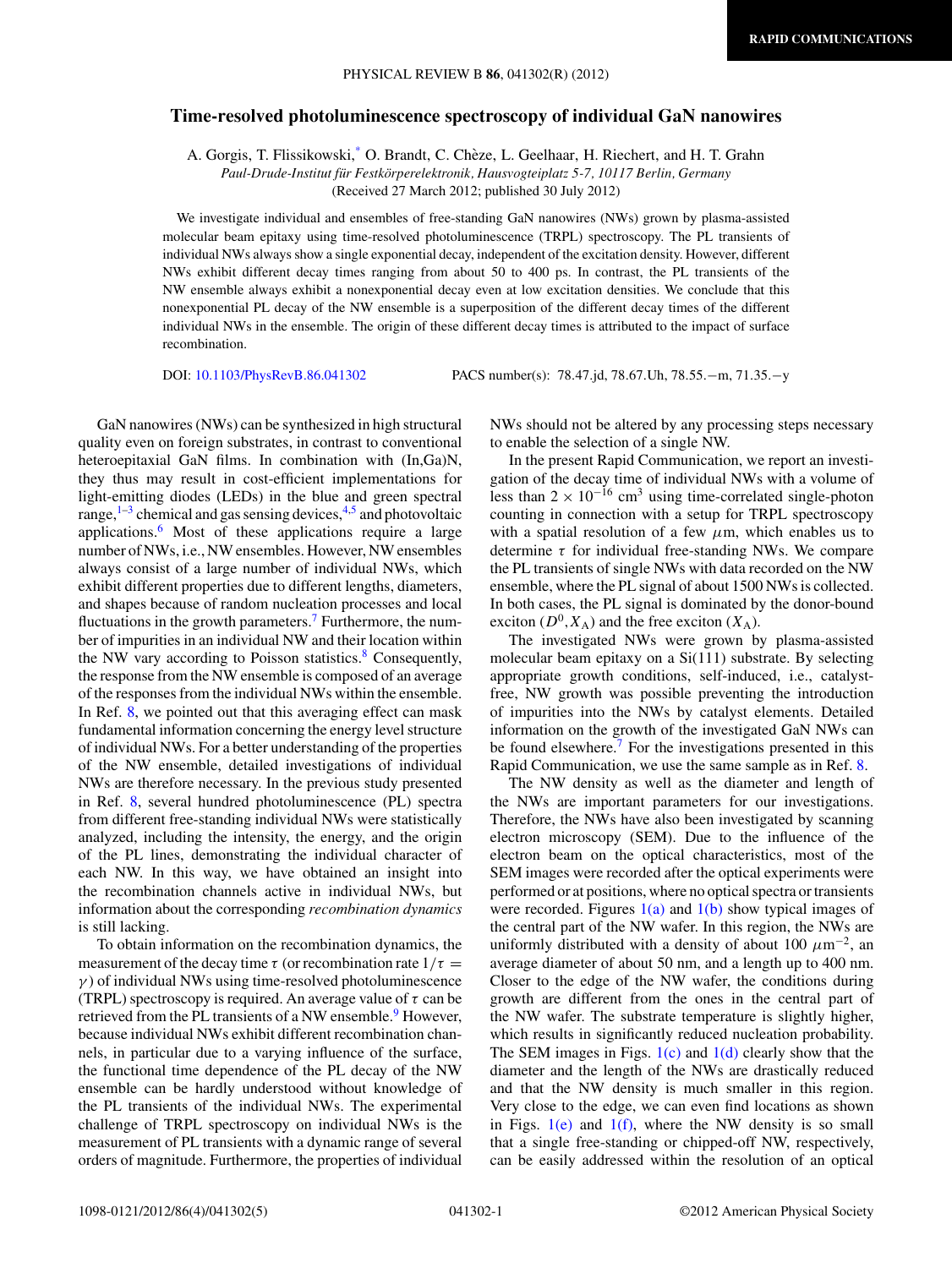

<span id="page-1-0"></span>

FIG. 1. SEM images of GaN NWs in the central part of the wafer in (a) top view (angle of incidence  $\phi = 0^{\circ}$ ) and (b) bird's-eye view  $(\phi = 20^{\circ})$ . (c) and (d) are respective SEM images recorded closer to the edge of the wafer. (e) and (f) are top-view images of a free-standing and a chipped-off NW, respectively, very close to the edge of the wafer. The density and diameter of the NWs are clearly reduced from the center to the edge of the wafer.

microscope. In this region, the largest NWs exhibit a diameter of about 30 nm with a length of about 300 nm, resulting in a total volume of  $2 \times 10^{-16}$  cm<sup>3</sup>. The low density of the NWs in this region offers the possibility to investigate the decay times of individual, free-standing NWs, which are not altered by strain or solvents as may be the case for dispersed NWs.

For the TRPL investigations of single NWs, a sufficient spatial resolution on the one hand and a long-term stability on the other hand are required in order to obtain reliable information. In order to achieve the necessary stability, the samples were placed in a microscope cryostat, which can be cooled down to temperatures of about 5 K and which is directly mounted onto the optical table. The spatial resolution was provided by a microscope objective with a long working distance and a magnification of 20. We used a confocal arrangement, i.e., the excitation laser was focused, and the resulting PL signal was detected by the same microscope objective.

In all measurements of the PL spectra and of the PL transients, the samples were excited by the second harmonic of pulses obtained from an optical parametric oscillator (APE OPO PP Automatic) synchronously pumped by a femtosecond Ti:sapphire laser (Coherent Mira 900), which itself was pumped by a frequency-doubled Nd:vanadate continuouswave laser (Coherent Verdi V 10). The pulse length after the optical parametric oscillator was about 200 fs. The employed wavelength was 325 nm, and the repetition rate of the laser system was 76 MHz. The spot size of the laser beam on

FIG. 2. (Color online) Time-integrated PL spectra for (a) an ensemble of about 1500 GaN NWs and (b) three individual GaN NWs labeled NW1, NW2, and NW3 recorded at 5 K for pulsed excitation. The dotted lines in (a) and (b) at 3*.*471 and 3*.*478 eV indicate the energy of the  $(D^0, X_A)$  and  $X_A$  line, respectively, in unstrained GaN. The dashed line in (b) denotes the energy of a  $(D^0, X_A)$ <sub>S</sub> exciton.

the sample surface was about  $3 \times 11 \ \mu m^2$  with a maximum energy fluence  $\rho_E$  of 37  $\mu$ J cm<sup>-2</sup> for a single laser pulse. In order to detect the PL signal with a higher spatial resolution than the size of the laser spot, we introduced a pinhole with a 50 *μ*m diameter directly in front of the detection system. Together with a virtual image of the sample surface, only light coming from a specific area inside the excitation spot entered the detection system. Altogether, we achieved a spatial resolution of the detected signal of  $5 \mu m$  diameter with a drift stability of a few *μ*m sufficient for typical integration times. After the pinhole, the PL signal was dispersed by a spectrometer with a spectral resolution of 0*.*2 nm and detected by a liquid-nitrogen-cooled CCD camera in order to record time-integrated spectra. For the TRPL experiments, the second exit of the spectrometer was equipped with a microchannel plate photomultiplier tube (MCP-PMT, Hamamatsu Photonics R3809U-50). The MCP-PMT, together with a time-correlated single-photon counting (TCSPC) system (PicoQuant PicoHarp 300), was used to record the PL transients integrated over a specific energy range with a time resolution of about 35 ps.

Figure  $2(a)$  displays a time-integrated PL spectrum of the NW ensemble from about 1500 NWs measured in the central part of the NW wafer. At low temperatures, the spectrum is dominated by the PL line of the donor-bound exciton  $(D^0, X_A)$ at 3.471 eV. The PL line of the free exciton  $X_A$  is visible as a shoulder at 3.478 eV. The energies for the  $(D^0, X_A)$  and the  $X_A$ line indicated by the dotted lines in Fig.  $2(a)$  are in excellent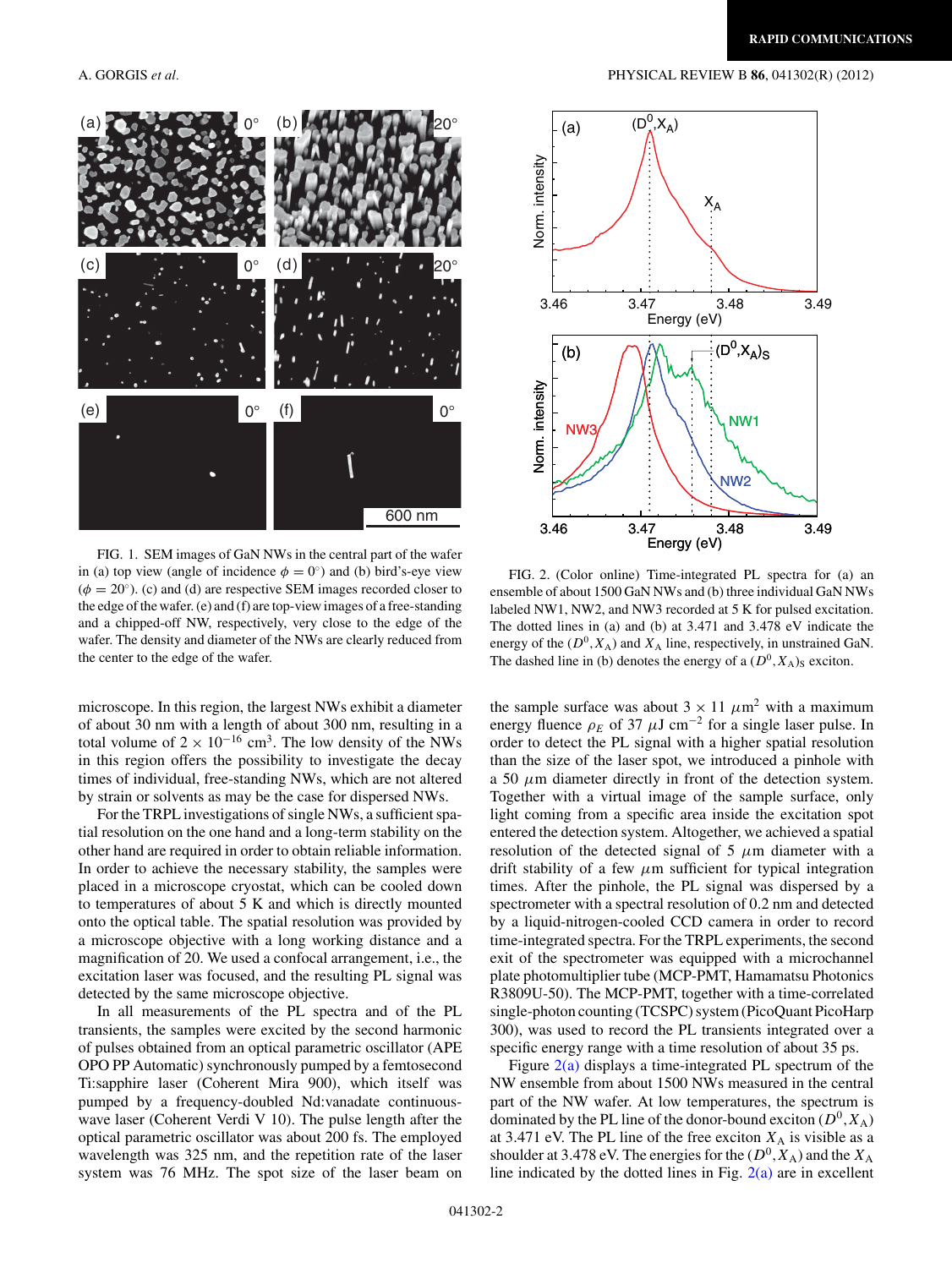<span id="page-2-0"></span>



FIG. 3. (Color) (a) PL transients of three different individual GaN NWs labeled NW1 (green line), NW2 (blue line), and NW3 (red line) and corresponding single exponential fits (black lines) convoluted with the SRF (gray line) at 5 K. All three transients have been recorded by integrating spectrally over the whole PL line of the corresponding NW. (b) PL transients of NW3 for different temperatures of 5 (red), 10 (blue), 15 (magenta), 20 (green), 25 (dark yellow), and 30 K (black).

agreement with literature values for unstrained GaN.<sup>10,11</sup> In order to map out the location of the individual light-emitting NWs, we generated maps of the PL intensity in the region close to the edge of the wafer. Figure  $2(b)$  shows three representative time-integrated PL spectra of NWs labeled NW1, NW2, and NW3 recorded for pulsed excitation at different locations identified by the mapping. Note that the PL spectra of the three individual NWs are clearly different. This finding is true for most individual NWs measured in the region near the edge of the NW wafer. The spectra of NW1 and NW2 are dominated by the  $(D^0, X_A)$  line and a shoulder at about 3.476 eV (dashed line), which we attribute to the exciton bound to a surface donor  $(D^0, X_A)_S$ , while the spectrum of NW3 consists of only one peak at 3*.*469 eV.[11](#page-4-0)

The PL transients of the three NWs in Fig.  $2(b)$  have been recorded using an energy fluence  $\rho_E = 92$  nJ cm<sup>-2</sup>. These transients spectrally integrated over the whole PL band are displayed in Fig. 3(a) on a logarithmic intensity scale. Note that the hump at about 500 ps is a result of the system's response function (SRF). Once the SRF is taken into account by convolution, the decay of all three NWs can be fit by a single exponential function with very different time constants of 98, 287, and 349 ps for NW1, NW2, and NW3, respectively. Note that NW1 experiences the fastest decay of the three NWs displayed in Fig.  $3(a)$ , which is consistent with the presence of the  $(D^0, X_A)$ <sub>S</sub> exciton in the PL spectrum of NW1 as indicated

FIG. 4. (Color) (a) PL transient (red line) of the  $(D^0, X_A)$  line of the GaN NW ensemble recorded at 5 K with a spectral resolution of 1 meV. The dotted lines correspond to single exponential functions with decay times of 170 and 600 ps. The black line is a fit described in the text. Inset: Histogram of the radius *R* for about 4400 NWs with a fit to a gamma distribution (red line). (b) PL transients of the GaN NW ensemble for different temperatures of 4 (cyan), 5 (red), 10 (blue), 15 (magenta), 20 (green), and 30 K (black).

in Fig. [2\(b\)](#page-1-0) and the correspondingly stronger influence of nonradiative surface recombination. In general, the measured time constants of the individual NWs vary between 50 and 400 ps. With increasing temperature, the transients remain single exponential, as shown in Fig.  $3(b)$  for NW3 in the temperature range from 5 to 30 K, again on a logarithmic intensity scale. The decay time continuously decreases with increasing temperature from 349 to 57 ps, which reflects an increasing contribution of nonradiative recombination. In fact, the spectrally integrated intensity of the PL emission from the NW ensemble decreases by a factor of 4, when the temperature is increased from 4 to 30 K.

In the following, we will compare the single exponential PL transient of an individual NW with the time dependence of the PL response of the NW ensemble of Fig.  $2(a)$ . The PL transient in Fig.  $4(a)$  has been obtained by spectrally integrating over a narrow range of the  $(D^0, X_A)$  line of the NW ensemble and detecting the corresponding signal by TCSPC. Note again that the hump at about 500 ps is due to the SRF. The transient of the NW ensemble clearly exhibits a nonexponential time dependence with characteristic times between 170 and 600 ps, as indicated by the dotted lines in the semilogarithmic plot of Fig. 4(a). The transient in Fig.  $4(a)$  was recorded using an energy fluence  $\rho_E = 18$  nJ cm<sup>-2</sup>, i.e., similar to the value used for the single NW transients in Fig. 3. Note that the same behavior is also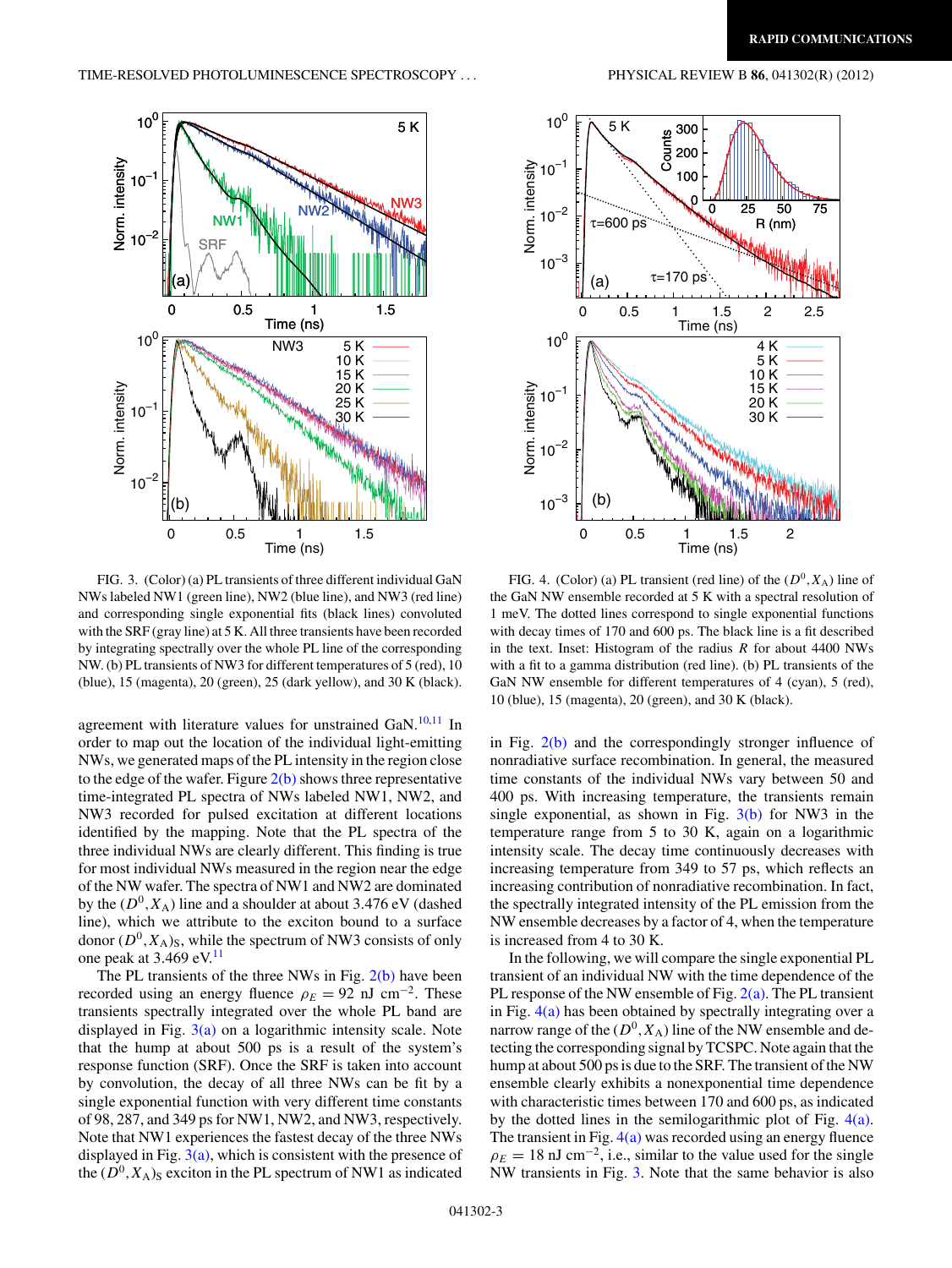<span id="page-3-0"></span>observed for values of  $\rho_E$  two orders of magnitude smaller. We also measured the PL transients of the NW ensemble for different temperatures between 4 and 30 K, the results of which are shown in Fig.  $4(b)$ , using again a logarithmic intensity scale. All transients remain nonexponential. With increasing temperature, the transients exhibit faster decays due to a stronger contribution of nonradiative recombination.

In the following, we analyze the PL transient of the NW ensemble shown in Fig.  $4(a)$  based on the observation that individual NWs exhibit single exponential PL transients with different decay times. In principle, the PL transient of the NW ensemble should be described by a superposition of 1500 single exponential components. Clearly, the actual determination of the corresponding individual decay times is impractical. Since we attribute the different observed decay times for single NWs to an impact of nonradiative surface recombination, the area *A* of the cross section for about 4400 NWs in the central part of the wafer was determined using top-view SEM images in order to estimate the surface-tovolume ratio. The histogram displayed in the inset of Fig.  $4(a)$ shows the equivalent disk radius  $R = \sqrt{A/\pi}$  of the NWs. The histogram can be approximated by the gamma distribution  $\Gamma(R)$ .<sup>[12](#page-4-0)</sup> A fit to the data in the inset of Fig. [4\(a\)](#page-2-0) indicated by the red line yields a value for the average radius of  $R_a = 30$  nm and a variance of  $\sigma = 15$  nm.  $\Gamma(R)$  provides a continuous expression for the probability of finding a NW with a radius *R*.

To extract quantitative information from the transient in Fig. [4\(a\),](#page-2-0) we developed a straightforward model based on the above assumption that the cross section of the NW is approximately circular and can be described by *R*. Furthermore, we assume that an exciton bound to a donor located at a distance  $r < (R - L)$  from the center of the NW experiences the bulk recombination rate  $\gamma_b$ , while for values of *r* in the range of  $(R - L) < r < R$  the rate  $\gamma(r)$ increases linearly to  $\gamma_s$ , the surface recombination rate. Here, *L* parametrizes the spatial extent of the outer shell of the NW, in which nonradiative surface recombination can influence the recombination rate of the  $(D^0, X_A)$  transition. In order to avoid having to explicitly account for each randomly placed  $(D^0, X_A)$  exciton with its corresponding value of *γ*(*r*), we integrate *γ*(*r*) over *r*, which for  $L < R$  becomes approximately  $\gamma(R) = \gamma_b + (\gamma_s - \gamma_b) \frac{L}{R}$ . By introducing an effective surface recombination velocity  $\tilde{S} = (\gamma_s - \gamma_b) L/2$ , it follows that  $\gamma(R) = \gamma_b + 2\tilde{S}/R$ . This expression formally resembles the usual expression for the surface recombination of free excitons.<sup>[13](#page-4-0)</sup> Note that  $\gamma(R)$  corresponds to a type of mean value, which would be observed by averaging over several NWs with the same radius *R*. The PL intensity transient  $I(t)$  of the  $(D^0, X_A)$  line of the ensemble can thus be described by the convolution of  $\Gamma(R)$  with a single exponential decay,

$$
I(t) = I_0 \int_0^\infty \Gamma(R) \exp[-\gamma(R)t] dR,
$$

## maximum intensity. A fit of this equation to the data in

Fig.  $4(a)$  including the convolution with the SRF yields the following values for  $\tilde{S} = (6.32 \pm 0.15) \times 10^3$  cm/s and  $1/\gamma_b = (5500 \pm 2500)$  ps. The decay is mainly determined by the surface recombination, since the term  $R/2\tilde{S}$  for the largest NWs with a radius of 75 nm corresponds to a time constant of about 600 ps, which is about a factor of 2–3 smaller than the longest decay times reported in the literature.<sup>14,15</sup> Therefore, the one order of magnitude larger value of  $1/\gamma_b$  compared to  $R/2\tilde{S}$  for the largest NWs is of limited significance. The value of  $\tilde{S}$  obtained for bound excitons at low temperatures is a factor of 1*.*5 smaller than the reported value for free excitons at room temperature for GaN  $NWs^{13}$  $NWs^{13}$  $NWs^{13}$  with a diameter one order of magnitude larger than that of our NWs. It is about one order of magnitude smaller than  $S \approx 4 \times 10^4$  cm/s found for free excitons in GaN epilayers, $16$  where the surface is formed by the polar *C* plane, while in the NWs the surfaces correspond to nonpolar *M* planes. However, the fit underestimates the transient for  $t > 1.5$  ns, which may be a result of the applied approximations. In addition, the assignment of an average value of  $\gamma(R)$  to a NW with a diameter *R*, which may contain more than one  $(D^0, X_A)$  exciton at different locations *r* so that it would already exhibit a time dependence with more than one time constant, may not be sufficiently accurate.

with three parameters  $\gamma_b$ ,  $\tilde{S}$ , and  $I_0$ , where  $I_0$  denotes the

In conclusion, we have detected the PL transients of individual free-standing GaN NWs, which exhibit single exponential decays with individual decay times at 5 K. This single exponential decay is preserved up to sample temperatures of at least 30 K. In addition, the time-integrated PL spectra are also characteristic for each individual NW. In contrast, the PL transients of the NW ensemble always exhibit a nonexponential decay, independent of the excitation intensity and temperature (up to 30 K). The nonexponential time dependence of the PL transient of the NW ensemble can be explained by a superposition of the responses from the different individual NWs, each exhibiting a single exponential decay with a different decay time. We applied a model taking nonradiative surface recombination into account by introducing an effective surface recombination velocity  $\tilde{S}$ . The fits to our data reveal that nonradiative surface recombination essentially dominates the PL transients of these ultrathin NWs. In general, we can neither control the position of the donor nor the surface-to-volume ratio of the nanowire. However, since the transition energy depends on the distance of the donor from the surface, it would be interesting to study the dependence of the decay time as a function of the transition energy for different single nanowires.

The authors would like to thank A. Bluhm for recording some of the SEM images.

\* flissi@pdi-berlin.de

<sup>1</sup>A. Kikuchi, M. Kawai, M. Tada, and K. Kishino, [Jpn. J. Appl. Phys.,](http://dx.doi.org/10.1143/JJAP.43.L1524) Part 2 **43**[, L1524 \(2004\).](http://dx.doi.org/10.1143/JJAP.43.L1524)

<sup>&</sup>lt;sup>2</sup>W. Guo, M. Zhang, A. Banerjee, and P. Bhattacharya, [Nano Lett.](http://dx.doi.org/10.1021/nl101027x) **10**[, 3355 \(2010\).](http://dx.doi.org/10.1021/nl101027x)

<sup>&</sup>lt;sup>3</sup>H.-W. Lin, Y.-J. Lu, H.-Y. Chen, H.-M. Lee, and S. Gwo, [Appl.](http://dx.doi.org/10.1063/1.3478515) Phys. Lett. **97**[, 073101 \(2010\).](http://dx.doi.org/10.1063/1.3478515)

<sup>4</sup>J. S. Wright, W. Lim, D. P. Norton, S. J. Pearton, F. Ren, J. L. Johnson, and A. Ural, [Semicond. Sci. Technol.](http://dx.doi.org/10.1088/0268-1242/25/2/024002) **25**, 024002 (2010). 5C. M. Lieber and Z. L. Wang, MRS Bull. **32**[, 99 \(2007\).](http://dx.doi.org/10.1557/mrs2007.41)